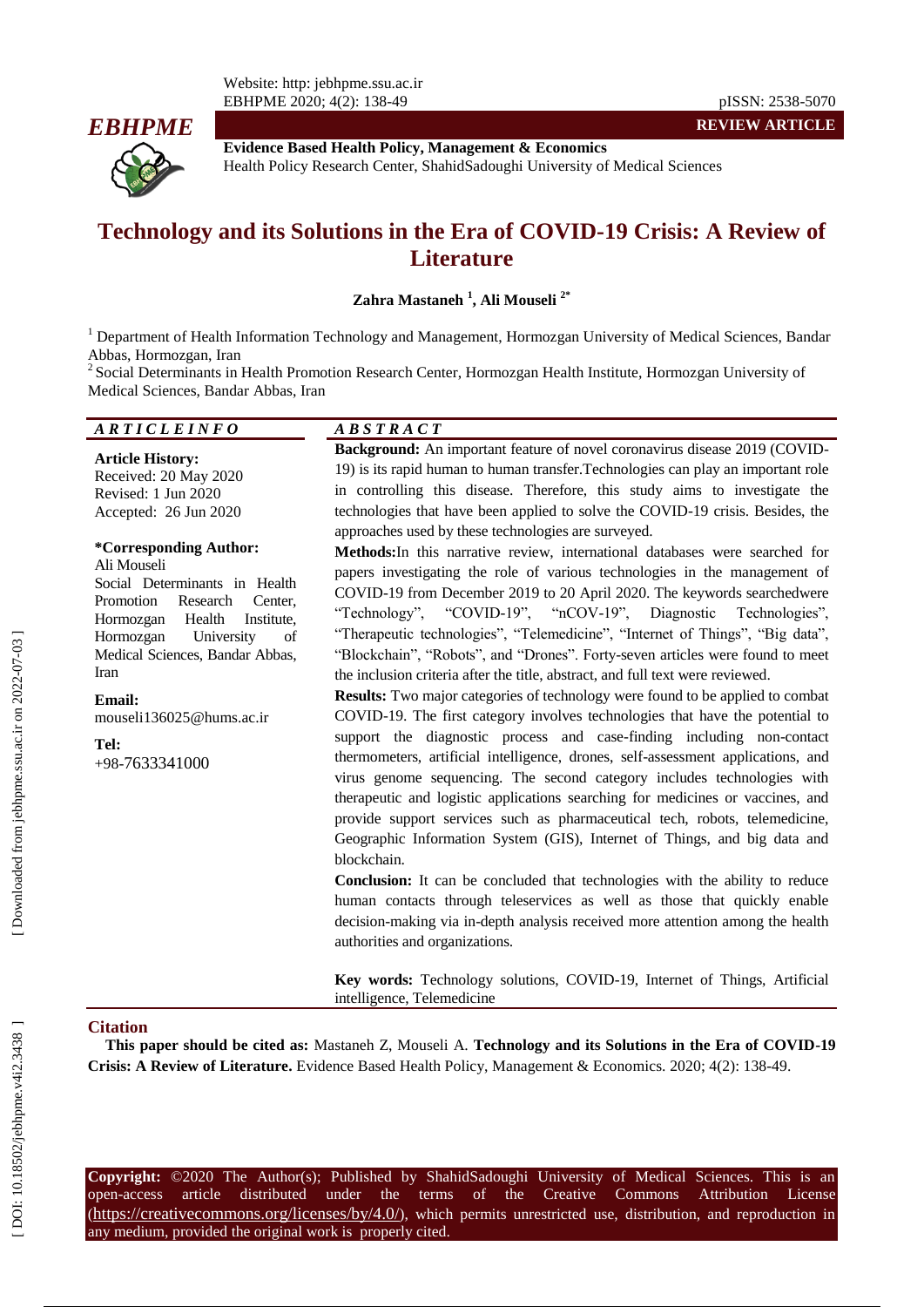#### **Introduction**

Coronaviruses are a large group of viruses<br>Causing mild to severe diseases from the causing mild to severe diseases from the common cold to [Severe Acute Respiratory](https://www.who.int/csr/sars/en/)  [Syndrome \(SARS\)](https://www.who.int/csr/sars/en/) and [Middle East Respiratory](https://www.who.int/emergencies/mers-cov/en/)  [Syndrome \(MERS\)](https://www.who.int/emergencies/mers-cov/en/) (1) . In December 2019, a new type of coronaviruses named COVID -19 emerged in Wuhan, China, and rapidly spread throughout China and other countries all around the world (2).

An increase in the number of patients (2,774 , 135 confirmed cases) andthe number of deaths (over 190 ,87 1confirmed deaths) in 213 countries on April  $26<sup>th</sup>$  of 2020 has caused the healthcare stakeholders and key players to search for tools and solutions to tackle the COVID -19 crisis (3, 4). Given the current situation, not only relying on traditional tools and methods is ineffective but also is costly and dangerous for people's health ( 5).Technology can be considered as a practical approach that help sto overcome the current crisis (6) and manage iteasier compared to previous outbreaks (7).

In different countries , especially in China, many technologies with various applications have been developed (6). By enhancing existing capabilities or adding new capacities, technologies allow the government s and health authorities to take smarter approaches to overcome this pandemic. In the COVID -19 era, global conversations are being stimulated to innovate in technologies to combat this crisis (8) and as the spread of COVID -19, advance s in technolog y have also developed the ability of societies to respond to this crisis. The current situation is the true benchmark for technologies (9). Also, data extracted from these technologies can be aggregated into databases, and provide accurate and real -time information on

COVID -19 for making evidence -based decisions (2, 10) . Therefore, given the vital role of technology in the fight against COVID -19, the purpose of the current study was to determine the types of technologies applied and the methods they have taken to manage this disease.

#### **Materials and Methods**

In this review study, the literature on various technologies in the management of COVID -19 was searched in international databases (PubMed, Science Direct and Scopus databases as well as Google Scholar and specific websites of related organizations) from December 2019 to April 2020 using key words including technology, COVID -19, nCOV -19, diagnostic technologies, therapeutic technologies, telemedicine, Internet of Things, big data, blockchain, robots, and drones. Only article s in English with their available full text as well as covering aspects of technology in the management of COVID -19 were included in this study.

The initial search identified 133 potentially relevant studies of which 47 records were excluded due to duplication. The abstracts of the remained articles were screened by two authors. Ten articles were removed due to lack of relevance (3 articles) and inaccessibility to the full -text articles which were almost 7 articles. Sixty-five full-text articles were assessed for eligibilityfrom which 18 articles were removed due to poor content. Forty sevenstudies were subsequently included in the analysis and synthesis (Figure 1). The contents of selected articles were carefully reviewed and the technologiesapplied in the COVID -19 management and control were analyzed and interpreted .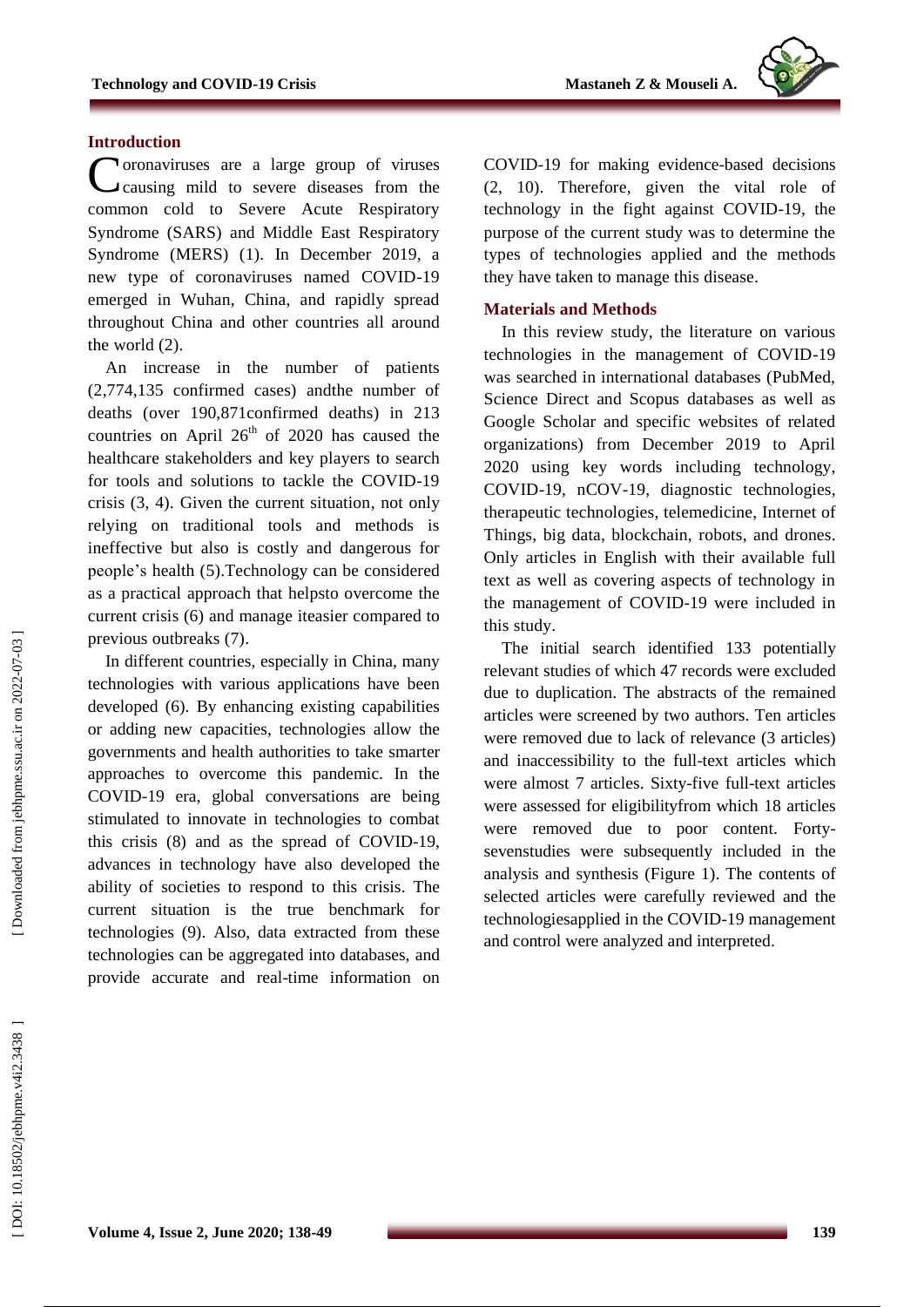



**Figure 1** .The process of selecting resources

## **Results**

The application of technology in epidemics management has a long history (4). In epidemics like the Ebola virus, a variety of technologies were used. Protective technologies such as smart bands assisting healthcare workers in monitoring hand hygiene and detective technologies like different versions of [smartphone thermal imaging](http://www.medgadget.com/2014/01/flir-one-an-iphone-infrared-thermal-imager.html)  [applications](http://www.medgadget.com/2014/01/flir-one-an-iphone-infrared-thermal-imager.html) identifying potential Ebola patients weretwo main categories of these technologies (11). Also, as influenza spreads in the United States in 2018, the use of smart [connected](https://www.mobihealthnews.com/content/kinsas-crowdsourced-smart-thermometer-data-now-rivals-cdc-tracking-flu-trends)  [thermometersm](https://www.mobihealthnews.com/content/kinsas-crowdsourced-smart-thermometer-data-now-rivals-cdc-tracking-flu-trends)ade it possible to indicate the spread of the virus among the population (4). Technology has been integrated with epidemics (11).

In terms of COVID -19,increase d use of different technologies has been observed (4). This fact can be explained by the nature of this pandemic on one hand, and the growth of technology overtime on the other hand. Given the high transmission capability of the COVID-19, the use of technologies can reduce communication and contacts between people and subsequently slow down the transmission of this disease(12) . Since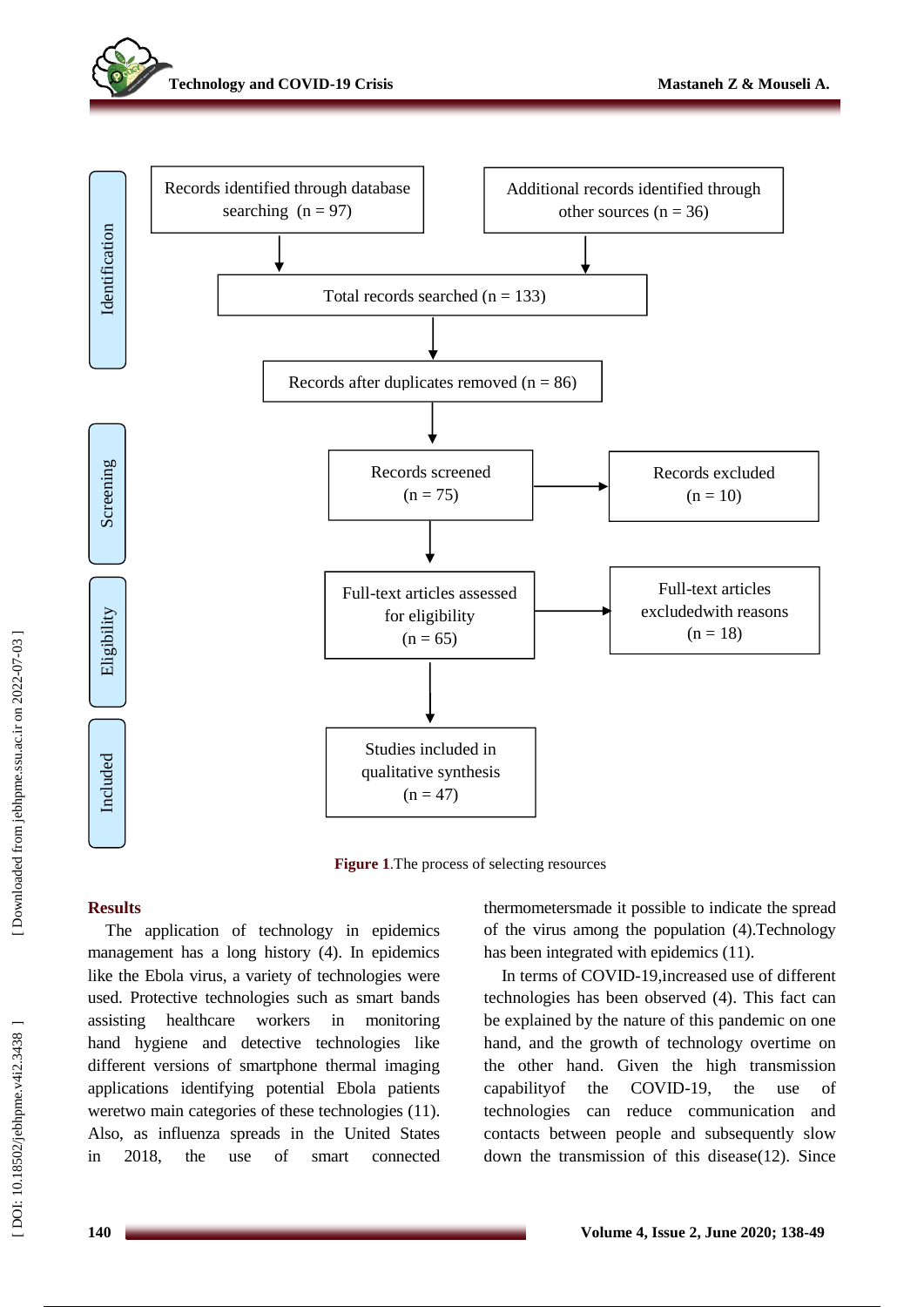

the outbreak of COVID -19, a variety of technologies have been developed by several large companies around the world as well governments. These technologies summarized in Table 1 are classified into two categories based on the type of service sthat they provided .

## **1. Case -finding and diagnostic technologies**

**1.1. Thermometers.** Because of the high prevalence of the coronavirus and the high risk of contamination, close contact of people should be avoided as much as possible. Therefore, the use of handheld touch thermometers is not a good alternative to use in fever screening. Given that thermometers are applied to determine the body temperature of suspicious individuals at high -risk entrances such as airports and train stations, non contact technology can be very helpful in achieving this goal(13). Heretofore, a variety of non -contact thermometers have been applied in which different technologies such as infrared thermal systems, thermal imaging cameras (14), smartphone thermal sensors (15), and telemonitoring technologies have been used (5) .

**1.2. Artificial Intelligence (AI**). Given the capabilities of AI, it can be applied to overcome the medical and social challenges created by COVID -19. The main applications of AI in the context of COVID -19 are diagnosing new coronavirus infection and differentiatingit from other infectious pulmonary diseases estimating the structure of coronavirus proteins to determine the effectiveness of existing drugs or to propose a new component, epidemiological modeling of the number of patients, andthe analysis of information related to COVID -19 (16).

In the field of diagnosis, given the high spread of the coronavirus, it is essential to identify infected individuals as soon as possible.One of the diagnostic methods is chest Computed Tomography (CT scan). Although it can usually help to identify suspected cases of COVID -19, its overlap with images of other infectious pulmonary diseases makes it difficult to havea differential diagnosis of the COVID -19. In this situation, using other technologies can be helpful. AIthrough machine learning can enable medical staff to

identify patientsquickly by extracting the features of the image such as shape, color , and texture (17).In this regard, a Shanghai -based AI startup launched the Intelligent Evaluation System of CT for COVID -19. This system can evaluate CT scans through algorithms identifying image features and determine the type of lung lesions and the severity of their involvement (4, 16).

1.3. Drones. In the COVID-19 pandemic, drones play an important role in managing the disease due to their various applications.Some countries use drones to identify patients and people with high -risk situations and behaviors in large population groups.These tools can monitor people's temperature, heart rate, and respiratory rate using specialized sensors, high -resolution cameras , and powerful computer systems.They also display the activities of people such as sneezing and coughing which helps to detect suspicious cases (18).Another application of drones is for logistic services. Due to the need for social distancing, water and food, medicine, laboratory samples of patients , and other essential items are transported quickly using drones. Drones are also being used for broad disinfection operations and aerialspray (19). Health advises for people with high -risk behaviors as well as government announcements during quarantine are provided by drones (2, 18, 20).

**1.4. Self-assessment applications.** In different countries, to reduce unnecessary referrals to hospitals and corona specialized centers, a variety of self-assessment applications has been designed.These applications ask several questions such as general information, geographic location, recent travel history, underlying diseases, and the symptoms of the corona. By receiving the person's answers, his/her condition is determined in terms of infection with the smart diagnostic algorithms.Based on the individual's situation, basic suggestions are provided (21).

In most countries, self -assessment applications are nationally implemented and have become the tool s for general screening and early case -finding (21).Examples of these applications include the StarTimes ON app, which is provided by the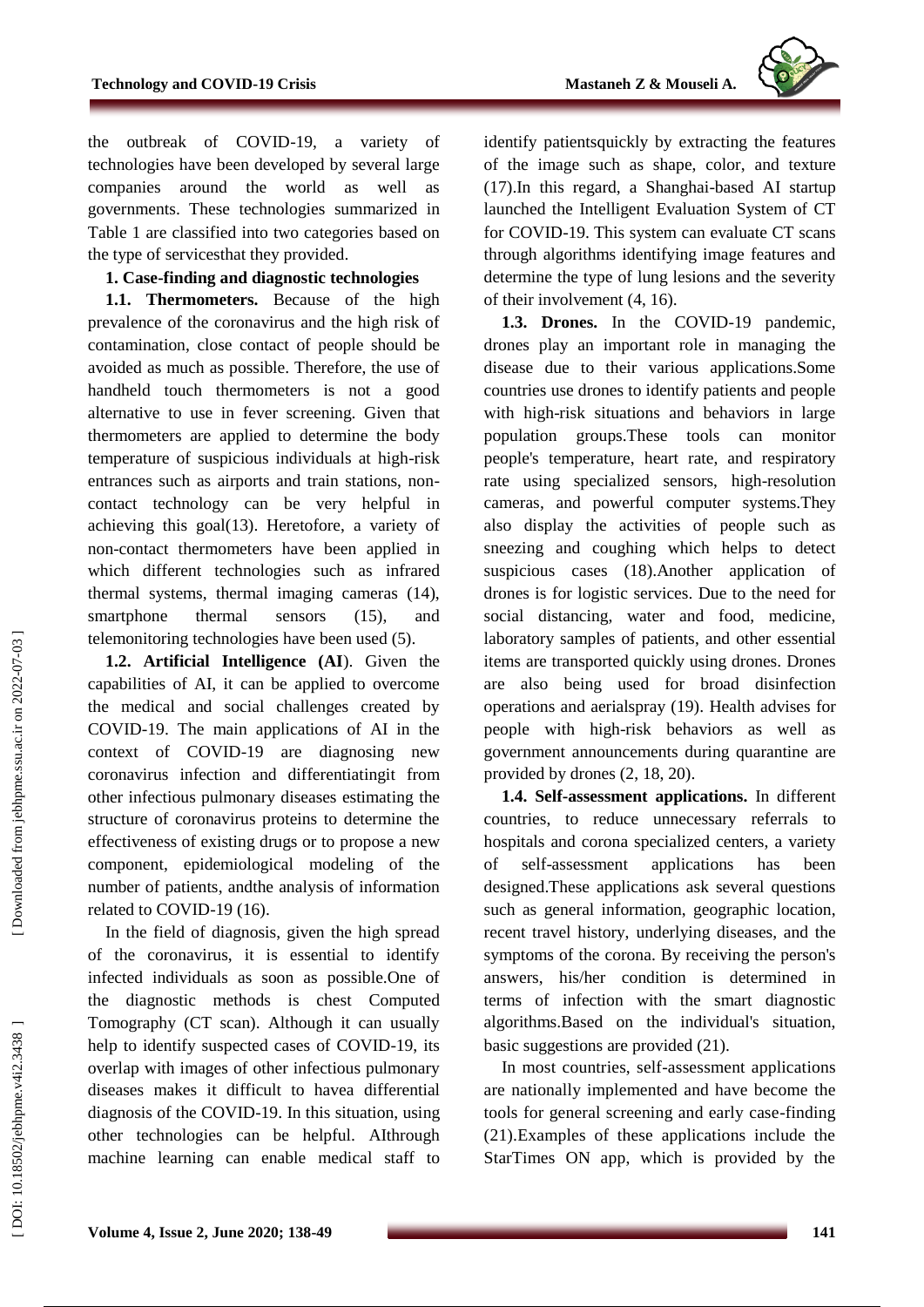

Chinese StarTimes Group which can be used by 45 countries in the region (22).Correspondingly, the self -assessment application has been designed and implemented by the Ministry of Health in Iran, which aims to prevent, identify , and take care of people in the community against the COVID-19. By answering the questions, suspicious individuals are identified, followed up, and receive d the necessary care by the health and medical centers (23).

**1.5. Virus genome sequencing technology.** Sequencing of the virus genome in clinical cases and patients can help to determine the genome sequence pattern and to monitor the genome mutation of the virus.In this regard, the formation of databases that can provide big data on the genome sequence will provide a great opportunity for detecting the virus behavior , preventing the virus spread, anddestructing the virus. Several databases register data on all types of influenza, including GISAID (Global Initiative on Sharing All Influenza Data) and NCBI GenBank (24, 25).

#### **2. Medical and logistic services technologies**

**2.1. Pharmaceutical technology.** International health authorities as well as countries around the world are looking for ways to find a cure or a vaccine for COVID -19. Some of these efforts have been done based on previous treatments for coronaviruses (26). Also, several clinical trials are being carried out by pharmaceutical research groups to stop the activity of viruses with various mechanisms and to be a therapeutic method to deal with the severe effects of COVID -19.CAS has compiled a special report of various patents. According to this report, antivirus strategies of small molecules targeting complex molecular interactions are emphasized. More than 500 patents also described the methodologies of four types of biological substances, including antibodies, cytokines, RNA therapies, and vaccines that could be useful for COVID -19 control and prevention(27).

**2.2. Robots.**Robots, due to their widespread applications during the COVID -19 outbreak , are considered as one of the most important

technological tools. In some countries, robots with measuring vital signs and performing lab tests reduce direct contact with the patients and prevent the spread of the disease to the health care providers (28, 29). Cleaning and disinfecting of hospitals, delivery of medicine and food to patients' rooms, distributing medicines and personal protective equipment, controlling of contaminated waste, and distributing food among quarantined people are logistical applications of robots during the COVID -19. Some social robots also play a role in controlling social interactions and training individuals to deal with new coronavirus (16).

**2.3. Telemedicine.**Special attention is paid to telemedicineduring the COVID -19 pandemic which is due to the chance to provid e servicesfor people without having any contact with these people through the Information and Communication Technology (ICT) platform. Providing teleconsultation by telephone or video is the simplest application of telemedicine as the best tool for answering people's questions as well as case -finding (30, 31).

Another application of telemedicine in this period is tele -triage to monitor people, especially in quarantine conditions. People can send their health information to an information system via IT -based devices on smartphones or other devices.So,the system can provide the necessary alarms to care providers based on the individual's situation.This capability can be useful for identifying suspicious individuals as well as monitoring and demonstrating an overview of the state of the population. This connection can also be made by physicians who can communicate visually with their patients  $(32, 33)$ .

In some countries, for people who do not have access to medical centers for different reasons, or to prevent unnecessary referrals to hospitals , mobile health centers are designed to identify suspected cases of COVID -19.By referring to these centers, people express their symptoms to physicianssynchronously , and based on their instructions, the necessary procedures will be taken by the nurses in the center. Physicians can also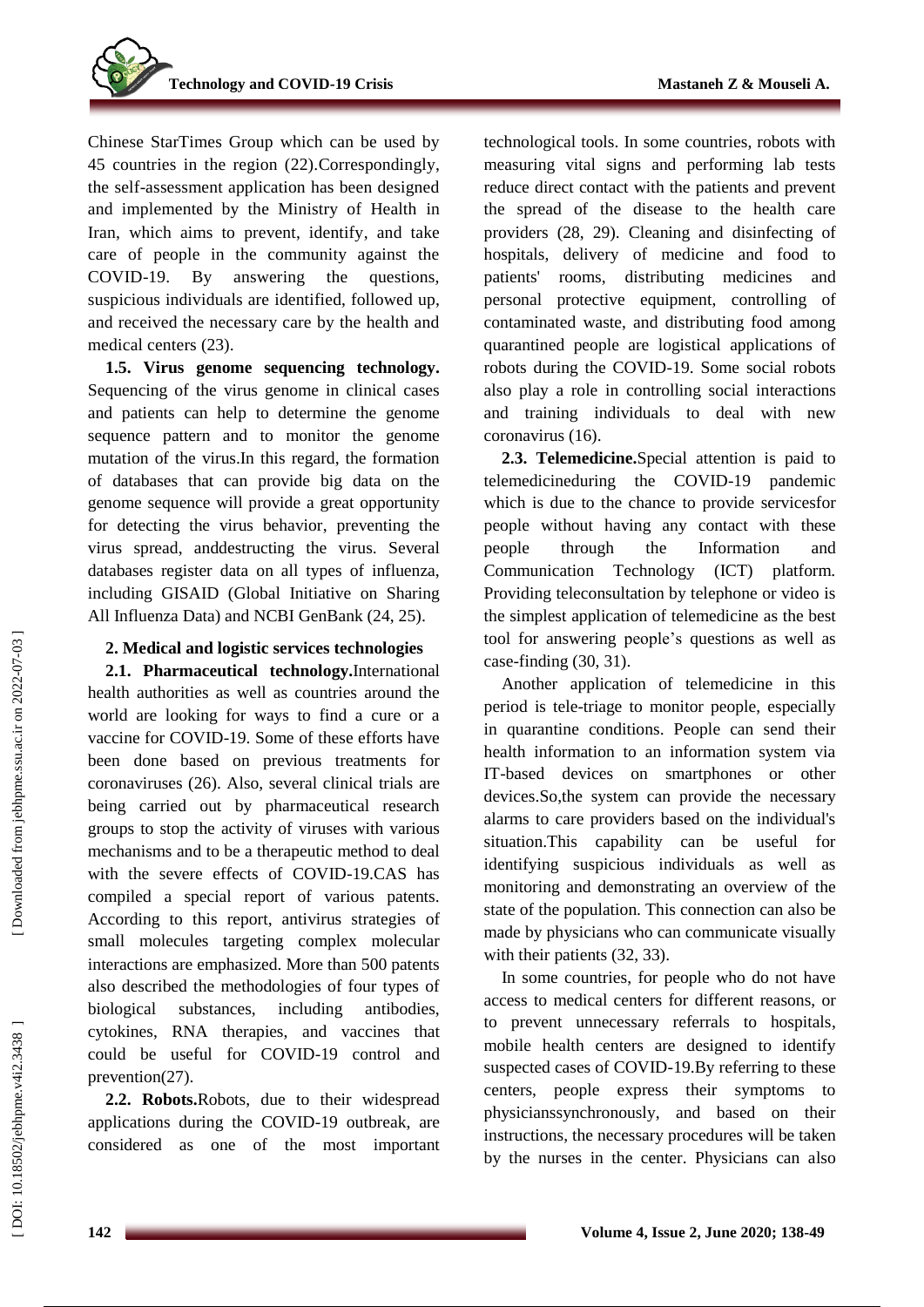

diagnose and treat patients by accessingpatients' data, such as the results of lab data and chest CT scans asynchronously.Through telemedicine training capacities, people can also be provided with the necessary training to prevent COVID - 19.Due to limited resources, follow -up of the patients after discharging from the hospital can also be done using telemedicine capabilities (34, 35).

**2.4. Geographic Information System (GIS).**  Monitoring the prevalence of COVID -19 as well as getting prepared for diagnostic and therapeutic services require information about the state of contagion, and the exact location involved. The development of GIS technology has provided a platform for the production of spatial data. Providing data such as the location of people infected with the virus and those suspected of having coronavirus, hospitals to which patients with corona have been referred to, the route of travel that patients have taken daily and weekly, the place of the distribution of masks and disinfectants can make GIS a helpful tool for managers to combat the COVID -19 crisis effectively. GIS also makes it possible to perform complex spatial analyzes that can be applied to extract the geographical distribution of coronavirus transmission in the world and the country (2, 36).

World Health Organization (WHO) has extensively applied GIS to illustrate the distribution of COVID -19 cases and deaths by country in the world. For this purpose, on January 26<sup>th</sup> in 2020, the WHO unveiled its ArcGIS Operations Dashboard for COVID -19 (2). Another application of GIS in the COVID -19 crisis is the ability to prioritize service delivery based on the characteristics of each area according to the prevalence of the disease or the need for medical services (37).

**2.5. Internet of Things (IoT) .** In COVID -19, at a high level, IoT provides a platform foraccess to real -time data of peopleknown to have COVID -19, daily new cases, disease distribution by countries ,

and severity of disease (recovered, critical condition or death). This allows public health authorities to monitor the COVID -19 pandemic and plan based on live data to better manage this crisis (38). At the community level, IoT technology creates a network of electronic communications among various tools that can play a vital role in preventing the spread of disease due to reduced physical communications. Through connecting remote medical devices to the internet, they can share their information within a network and facilitate the identification of COVID -19 cases (39). A successful example happened in Hong Kong that the internet -connected remote sensors were embedded in individuals' arm examining vital signs and blood oxygen levels andsendingthem to a digital platform for real -time monitoring and analysis (40). Therefore, by strengthening the infrastructures of the IoT, it is possible to provide conditions with limited physical communications (38).

**2.6. Big data and blockchain.** A lot of data on coronavirus are available in a variety of sources including official websites, scientific databases, hospitals, social networks, telecom operators, and travel and tourism sites (41). These data include the number of people infected to COVID -19 or died of this disease, epidemiological reports, the structure and activity of the coronavirus, howthe virus is transmitted, the population at risk, the infection clusters, the symptoms of infected people, patients' travel history, health guidelines, and essential preventive guidance (42). By aggregating this big data into a secure platform such as blockchain, different organizations can access large amounts of real case data, perform various analyzes, andextract models of virus behavior. The results help the health system authorities of each country to enhance their preparation for the outbreak (38). It is also possible to identify the unknown aspects of this new virus and find the appropriate vaccine and drug s to fight against it (43).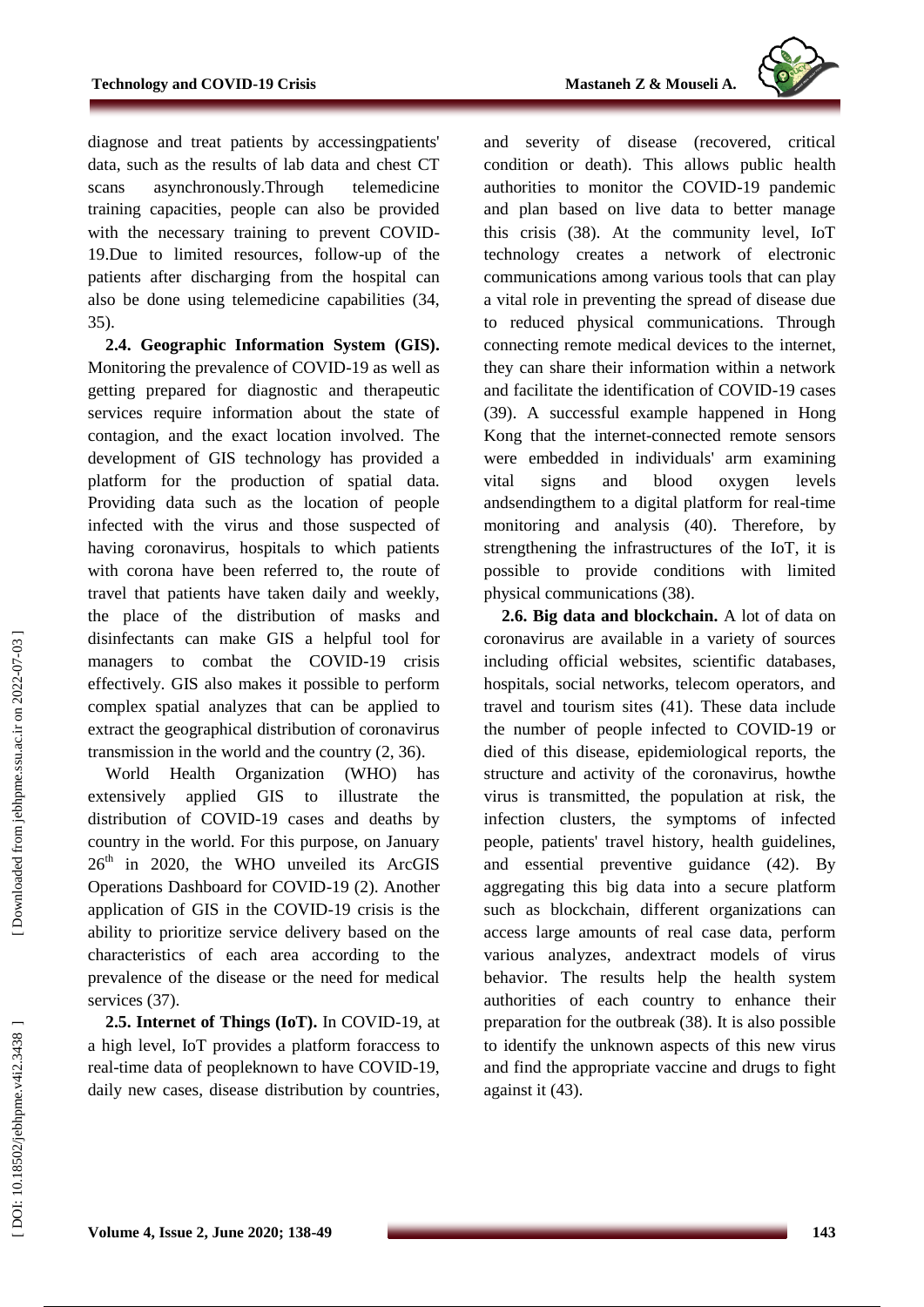| <b>Tech classification</b>                     | <b>Tech solutions</b>                    | <b>Applications</b>                                                                                                                                                                                                                                                                                                                                                                              |
|------------------------------------------------|------------------------------------------|--------------------------------------------------------------------------------------------------------------------------------------------------------------------------------------------------------------------------------------------------------------------------------------------------------------------------------------------------------------------------------------------------|
| Case-finding and<br>diagnostic<br>technologies | Thermometers                             | Fever screening without contact                                                                                                                                                                                                                                                                                                                                                                  |
|                                                | Artificial<br>Intelligence               | - Diagnosing new coronavirus infection<br>- Differentiating COVID-19 from other infectious pulmonary<br>diseases<br>- Estimating the structure of coronavirus proteins<br>- Epidemiological modeling of the number of patients<br>- Analyzing the information related to COVID-19                                                                                                                |
|                                                | Drones                                   | - Identifying people with high-risk behaviors and guiding them<br>- Transporting water and food, medicine, and laboratory samples of<br>patients<br>- Disinfecting places such as hospitals                                                                                                                                                                                                      |
|                                                | Self-assessment<br>applications          | Tools for general screening and early case-finding by receiving a<br>person's information                                                                                                                                                                                                                                                                                                        |
|                                                | Virus genome<br>sequencing<br>technology | - Determining the genome sequence pattern and monitoring the<br>genome mutation of the virus<br>- Detecting the virus behavior for its controlling                                                                                                                                                                                                                                               |
| Medical and logistic<br>services technologies  | Pharmaceutical<br>technology             | Looking for ways to find a cure or a vaccine for COVID-19 by<br>various mechanisms                                                                                                                                                                                                                                                                                                               |
|                                                | Robots                                   | - Reducing direct contact with the patients by measuring vital signs,<br>performing lab tests, etc.<br>- Cleaning and disinfecting hospitals<br>- Distributing medicines and personal protective equipment<br>- Controlling contaminated waste<br>- Distributing food among quarantined people<br>- Controlling social interactions and training individuals to deal<br>with the new coronavirus |
|                                                | Telemedicine                             | - Providing services without contact through the ICT platform<br>- Tele-consulting for answering questions from people and case-<br>finding<br>- Tele-triage to monitor people, especially in quarantine conditions<br>-Tele-monitoring synchronously in mobile health centers<br>- Distance learning to prevent COVID-19<br>- Post-discharge follow-up                                          |
|                                                | Geographic<br>Information<br>System      | - Performing complex spatial analyses to extract the geographical<br>distribution of coronavirus transmission in the world and by<br>country<br>- Prioritizing service delivery according to the prevalence of the<br>disease or the need for medical services                                                                                                                                   |
|                                                | Internet of Things                       | -Gathering real-time data from people who are known to have<br>COVID-19<br>- Creating a network of electronic communications between various<br>tools and reducing physical communications                                                                                                                                                                                                       |
|                                                | Big data and<br>blockchain               | - Aggregating large amounts of real data into a secure platform<br>- Performing various analyses, extracting models of virus behavior<br>and finding the appropriate vaccine and drugs                                                                                                                                                                                                           |

**Table 1.** Type of technologies used to fight the new coronavirus and their applications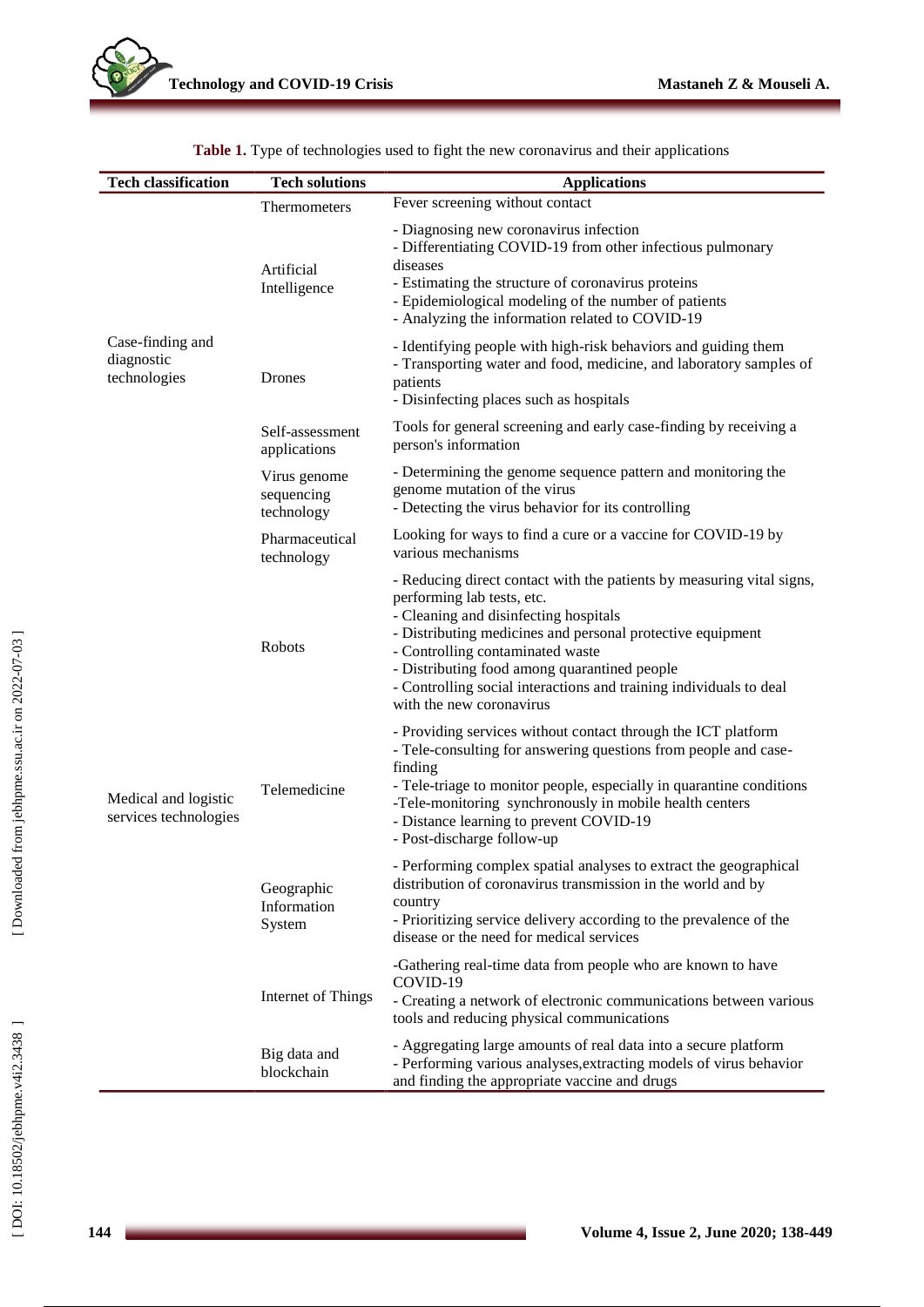

#### **Discussion**

The findings showed that different technologies with various applications facilitate the conditions for fighting against the COVID -19 crisis. It can even be considered as an era of testing technologies in real situation s to determine which technologies have advanced enough so that they can be the solution to some of the human's challenges. Ting et al. considered 2020 to be the beginning of an exciting decade in the development and maturation of digital technologies to overcome clinical problems and diseases (38). Ienca and Vayena reported that most countries are trying to use digital technologies to combat the ongoing COVID -19 pandemic (44).The CDC, as a disease control and prevention organization, considers the existence and use of technology in COVID -19 management to be so necessary that states "identify existing and needed technology resources by assessing and updating the availability of technology and equipment, so they would be ready for immediate use. If required resources do not exist inside your organization, create a plan for acquiring them , or identify sources from which you can access technology during a COVID -19 outbreak" (45) .Therefore, modern technologies are powerful tools in controlling emerging diseases and can facilitate the passage of this crisis by increasing their appropriate capabilities.

Ting et al. state that four technologies of AI, IoT, bigdata, and blockchain are important and effective in the management of COVID -19. These technologies are highly inter -related. Collecting related data via IoT in hospitals creates an interconnected electronic ecosystem, and leads to the aggregation of a large amount of real -time data from COVID -19. Data is stored and distributed in a secure platform with the support of blockchain technology, so various applications of AI can provide the appropriate analysis of COVID -19 based on the needs (38).Thus, these four types of technology create a network that covers real data collections and complex analysis and provides timely reports of the disease situation for timely decision -making and action planning .

Wang et al. used AI technology to save critical

time in diagnosing coronavirus cases. Based on radiographical changes in 453 CT scans of people with COVID -19, an image algorithm was created that could extract COVID -19's graphical features. This technology, which was formed using deep learning, was validated with an accuracy of 82.9 %, specificity of 80.5 %, and sensitivity of 84 % (17).Therefore, AIis using capabilities such as machine learningthat can play a significant role in the rapid diagnosis of COVID using severalfeatures .

Wang et al. are explaining Taiwan's experience regarding big data use to prepare and deal with COVID -19. Given the New Year and Taiwanese people's physical contact with Chinese people, Taiwan has taken a new approach in identifying cases and allocating resources ahead. It integrated the national health insurance database with immigration and customs database s to create big data for analytics. This system generated real -time alerts during a clinical visit based on travel history and clinical symptoms to aid case identification (46). Thus, the high volume of data provides power which makes it possible to identify the trend of the COVID -19 and new cases of infection.

Zheng et al. emphasize the importance of individuals' isolation and their continuous monitoring so that they designed the intelligent monitoring system by combining the Internet of Things and blockchain technologies to achieve this goal.In this system, IoT tools feed a smart contract through master devices by collecting location and physical data of isolated individuals.When the data reach the threshold, an alarm is sent to an isolated person and the CDC via master devices.All these events are stored in a secure blockchain platform.This system is described as an effective and integrated system for real -time monitoring of the isolated individuals and the CDC can provide a quick response by receiving the alarm promptly (47). So, the combination of the IoT and blockchain provides an opportunity for collecting data from objects without human contact and flowing in a secure platform for data -driven applications.

Therefore, according to the experience of different countries and the positive results of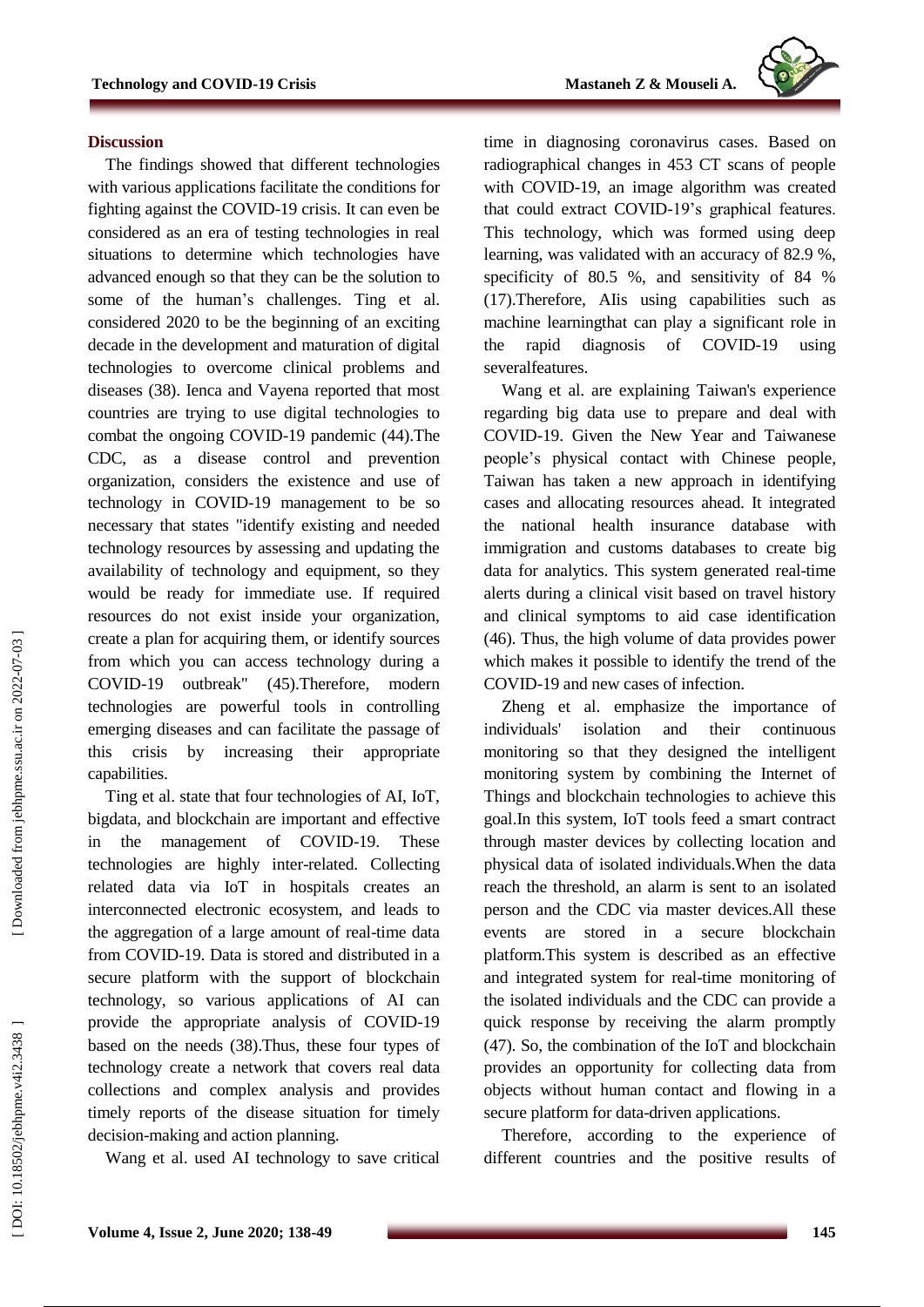

technologies in new coronavirus management; different communities can use these technologies by considering their conditions and facilities. In this situation, for more synergy, a combination of technologies can be used seamlessly to reduce physical interactions among individuals and combat the global crisis by cutting off the virus transmission chain.One of the limitations of this study was the lack of access to real examples of applying some technologies due to their immaturity which has limited their practical explanation.

## **Conclusion**

It can be concluded that the threat of nCOV -19 has become an opportunity for a variety of technologies to test themselves in real conditions. In the meantime, technologies with the ability to reduce human contacts through teleservices as well as those that quickly enable decision-making via indepth analysis received more attention among the health authorities and organizations.

## **Acknowledgments**

This paper is the result of independent research without any financial and organizational support.

## **Conflict of interests**

The authors declared that there was no conflict of interest s .

## **Authors' contributions**

Mastaneh Z and Mouseli Adesigned research; Mastaneh Z reviewed the literature, extracted and summarized the results; and Mastaneh Z and Mouseli A wrote manuscript. All authors read and approved the final manuscript.

## **References**

- 1.World Health Organization (WHO). About COVID -19. WHO. Available from URL: http:// www. emro.who.int/ health-topics/ corona-virus/ questions - and-answers.html. Last access: April18, 2020.
- 2 .KamelBoulos MN, Geraghty EM. Geographical tracking and mapping of coronavirus disease COVID -19 / severe acute respiratory syndrome coronavirus 2 (SARS -CoV -2) epidemic and associated events around the world: how 21st

century GIS technologies are supporting the global fight against outbreaks and epidemics. International Journal of Health Geographics. 2020; 19(1): 8. doi: 10.1186/s12942-020-00202-8.

- 3 .World Health Organization (WHO). Coronavirus disease (COVID-19) Pandemic situation. WHO.Available from URL: https:// [www.who.int/emergencies/diseases/novel](http://www.who.int/emergencies/diseases/novel-coronavirus-2019) [coronavirus](http://www.who.int/emergencies/diseases/novel-coronavirus-2019) -2019 . Last access: April 26, 2020.
- 4 .Healthcare Information and Management Systems Society (HIMSS). Roundup: Tech's role in tracking, testing, treating COVID -19. HIMSS; 2020. Available from URL: https://www. mobihealthnews.com/news/roundup -techs -role tracking -testing -treating -covid -19. Last access: April 12 , 2020.
- 5 .Zhai Y, Wang Y, Zhang M, Gittell JH, Jiang S, Chenet B, et al. From isolation to coordination: How can telemedicine help combat the COVID -19 outbreak? . 2020. doi: [10](https://www.researchgate.net/deref/http%3A%2F%2Fdx.doi.org%2F10.1101%2F2020.02.20.20025957?_sg%5B0%5D=kMvOJgZGuKAZrKcW5fdLQAWUBr6beUm4H1PF1EqhQPrIKzlZpGRXB-Jwgc2K4trAn-JVUP2mEOm3Zq1nXi0OfONxXw.5ycq4MgfocRYK5AxCDji3Z8hYiAvWPnT8dE_6Yau_eSPXTaH7YgVc-JSZQbefGJpDg_hkHquptEA4mUV7sGR9g) . [1101/2020.02.20.20025957](https://www.researchgate.net/deref/http%3A%2F%2Fdx.doi.org%2F10.1101%2F2020.02.20.20025957?_sg%5B0%5D=kMvOJgZGuKAZrKcW5fdLQAWUBr6beUm4H1PF1EqhQPrIKzlZpGRXB-Jwgc2K4trAn-JVUP2mEOm3Zq1nXi0OfONxXw.5ycq4MgfocRYK5AxCDji3Z8hYiAvWPnT8dE_6Yau_eSPXTaH7YgVc-JSZQbefGJpDg_hkHquptEA4mUV7sGR9g) .
- 6 .Allam Z, Jones DS. On the Coronavirus (COVID 19) Outbreak and the smart city network: universal data sharing standards coupled with Artificial Intelligence (AI) to benefit urban health monitoring and management. Healthcare. 2020; 8(46): 1 -9. doi:10.3390/healthcare8010046.
- 7 .Healthcare Information and Management Systems Society (HIMSS). HIMSSCast: Technology, policy and COVID -19. HIMSS; 2020. Available from URL: https://www.mobihealthnews.com/ news/himsscast -technology -policy -and - covid -19. Last access: April12, 2020.
- 8 .Handforth C. Bringing the power of global innovation to tackle COVID -19. United Nations Development Program (UNDP); 2020. Available from URL: https://www.undp.org/content/ undp/ en/home/blog/2020/bringing-the-power-ofglobal-innovation-to-tackle-covid-19.html. Last accessed: April15, 2020.
- 9 .Okereafor K, Adebola O, Djehaiche R. Exploring the potentials of telemedicine and other non contact electronic health technologies in controlling the spread of the Novel Coronavirus disease (COVID-19). International Journal in IT & Engineering. 2020; 8(4).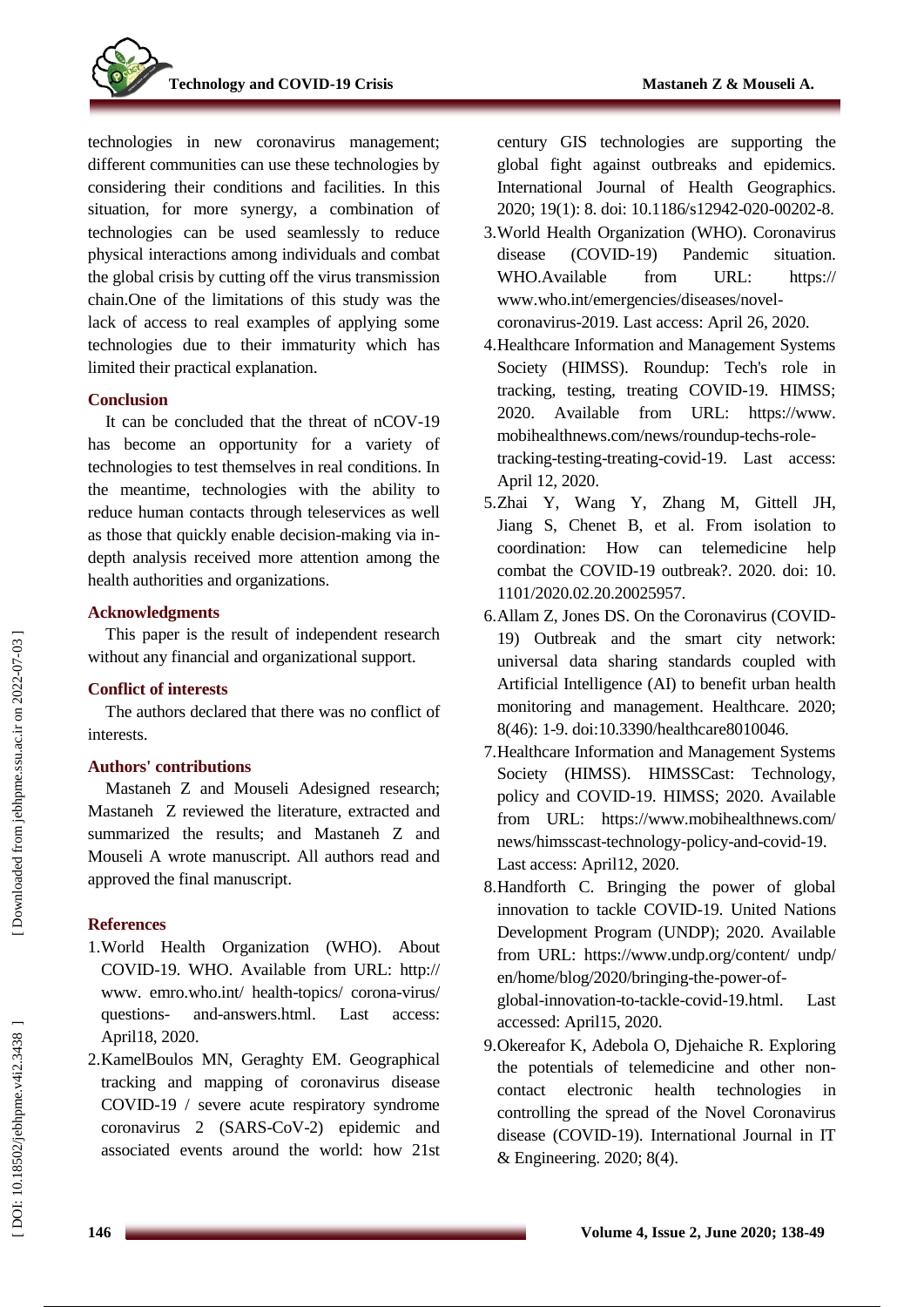

- 10 . KamelBoulos MN, Peng G, VoPham T. An overview of GeoAI applications in health and healthcare. International Journal of Health Geographics. 2019; 18(7): 1 -9.
- 11 . University of Illinois. The role of health tech in stopping the spread of epidemics. University of Illinois; 2020. Available from URL: [https://healthinformatics.uic.edu/blog/the](https://healthinformatics.uic.edu/blog/the-role-of-health-tech-in-stopping-the-spread-of-epidemics/) -role -of[health-tech-in-stopping-the-spread-of-epidemics/.](https://healthinformatics.uic.edu/blog/the-role-of-health-tech-in-stopping-the-spread-of-epidemics/) Lasy access: March 24, 2020.
- 12 . Marston HD, Folkers GK, Morens DM, Fauci AS. Emerging viral diseases: confronting threats with new technologies. Infectious Disease. 2014; 6(253). doi:10.1126/scitranslmed.3009872.
- 13. World health organization (WHO). Management of ill travelers at points of entry – international airports, ports and ground crossings – in the context of the COVID -19 outbreak. WHO; 2020. Available from URL: [https://apps.who.int/iris/handle/10665/331003.](https://apps.who.int/iris/handle/10665/331003) Last access: February16, 2020.
- 14 . Aw J. The non -contact handheld cutaneous infra -red thermometer for fever screening during the COVID -19 global emergency. Journal of Hospital Infection. 2020; 104(4): 1 -1.
- 15 . Maghdid HS, Ghafoor KZ, Sadiq AS, Curran K, Rabie K. A novel AI -enabled framework to diagnose coronavirus COVID using smartphone embedded sensors: design study. 2020. Available from URL: https://arxiv.org/ftp/ arxiv/ papers/2003/2003.07434.pdf. Last access: April11, 2020.
- 16 . Bullock J, Hoffmann Pham K, Luengo -Oroz M, Luccioni A, Nga Lam CS. Mapping the landscape of artificial intelligence applications against COVID -19. Available from URL: https://arxiv. org/abs/2003.11336. Last access: April11, 2020.
- 17 . Wang S, Kang B, Ma J, Zeng X, Xiao M, Guo J, et al. A deep learning algorithm using CT images to screen for Corona Virus Disease (COVID -19). Available from URL: https://www. medrxiv.org/content/10.1101/2020.02.14.2002302 8v4. Last access: April 21, 2020.
- 18 . Ruiz Estrada MA. The uses of drones in case of massive epidemics contagious diseases relief

humanitarian aid: Wuhan -COVID -19 crisis. 2020. doi: [10.2139/ssrn.3546547.](https://www.researchgate.net/deref/http%3A%2F%2Fdx.doi.org%2F10.2139%2Fssrn.3546547?_sg%5B0%5D=oHcdekZ_CBY1frSp5hlBLPYsw77l3RGBKoaC9Aw5KPL3nRINevEIe1Ont6uyhnhG6vRRbKnXenoLQgJPjv-fDuim5g.31PEtGgbzAGFuWw3Zxbrhzz6AKb5qzwnwkKJMDEWYYl-rv8mCX2NE9VSmbO6sr86oL-B8O6HgDgmTjrnA04QeA) Available from URL: [https://www.researchgate.net/publication/3397371](https://www.researchgate.net/publication/339737118_The_Uses_of_Drones_in_Case_of_Massive_Epidemics_Contagious_Diseases_Relief_Humanitarian_Aid_Wuhan-COVID-19_Crisis) [18\\_The\\_Uses\\_of\\_Drones\\_in\\_Case\\_of\\_Massive\\_E](https://www.researchgate.net/publication/339737118_The_Uses_of_Drones_in_Case_of_Massive_Epidemics_Contagious_Diseases_Relief_Humanitarian_Aid_Wuhan-COVID-19_Crisis) [pidemics\\_Contagious\\_Diseases\\_Relief\\_Humanita](https://www.researchgate.net/publication/339737118_The_Uses_of_Drones_in_Case_of_Massive_Epidemics_Contagious_Diseases_Relief_Humanitarian_Aid_Wuhan-COVID-19_Crisis) [rian\\_Aid\\_Wuhan](https://www.researchgate.net/publication/339737118_The_Uses_of_Drones_in_Case_of_Massive_Epidemics_Contagious_Diseases_Relief_Humanitarian_Aid_Wuhan-COVID-19_Crisis) -COVID -19\_Crisis. Last access: March 24, 2020.

- 19. Brickwood B. XAG introduces drone disinfection operation to fight the coronavirus outbreak. Health Europa. Available from URL: https://www.healt heuropa.eu/xag introduces drone -disinfection -operation -to -fight -the coronavirus -outbreak/97265. Last access: February 5, 2020.
- 20 . Skorup B, Haaland C. How drones can help fight the coronavirus. Mercatus Center at George Mason University Available from URL: [https://www.mercatus.org/publications/covid](https://www.mercatus.org/publications/covid-19-policy-brief-series/how-drones-can-help-fight-coronavirus) -19 - policy[-brief-series/how](https://www.mercatus.org/publications/covid-19-policy-brief-series/how-drones-can-help-fight-coronavirus)-drones-can-help-fight[coronavirus.](https://www.mercatus.org/publications/covid-19-policy-brief-series/how-drones-can-help-fight-coronavirus) Last access: March 26, 2020.
- 21 . Saskatchewan. COVID -19 self- assessment tool. Available from URL: https:// www . saskatchewan. ca/ . Last access: April 11, 2020.
- 22 . Chi M. New app service enables self-testing of COVID -19 Available from URL: [https://covid](https://covid-19.chinadaily.com.cn/a/202003/30/WS5e8294a1a3101282172832ae.html) - [19.chinadaily.com.cn/a/202003/30/WS5e8294a1a](https://covid-19.chinadaily.com.cn/a/202003/30/WS5e8294a1a3101282172832ae.html) [3101282172832ae.html.](https://covid-19.chinadaily.com.cn/a/202003/30/WS5e8294a1a3101282172832ae.html) Last access: March 30, 2020.
- 23 . Iranian Ministry of Health and Medical Education (MOHME). COVID-19 selfassessment system. MOHME; 2020. Available from URL: [https://salamat.gov.ir/.](https://salamat.gov.ir/) Last access: April 14, 2020.
- 24 . World health organization (WHO). Laboratory testing for coronavirus disease 2019 (COVID -19) in suspected human cases. WHO; 2020. Available from URL: https://apps.who.int/iris/handle/10665/ 331329. Last access: March 2, 2020.
- 25 . Kim JM, Chung YS, Jo HJ, Lee NJ, Kim MS, Woo SH, et al. Identification of coronavirus isolated from a patient in Korea with COVID -19. Osong Public Health and Research Perspectives. 2020; 11(1): 3 -7. doi: 10.24171/j.phrp.
- 26 . Peeri NC, Shrestha N, Rahman MS, Zaki R, Tan Z, Bibi S, et al. The SARS, MERS and novel coronavirus (COVID -19) epidemics, the newest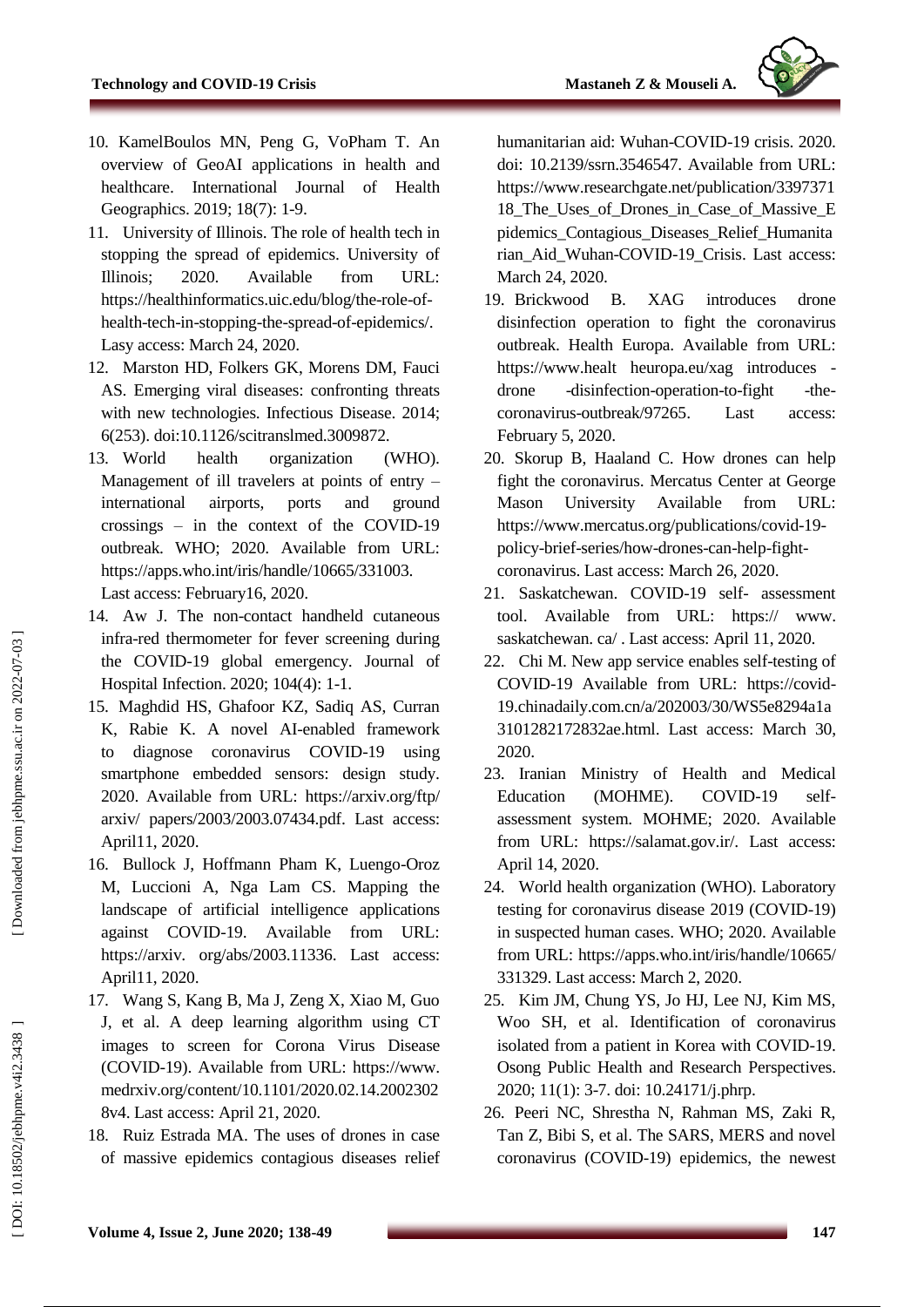

and biggest global health threats: what lessons have we learned? International Journal of Epidemiology. Available from URL: https:// www.researchgate.net/publication/339435560\_Th e\_SARS\_MERS\_and\_novel\_coronavirusCOVID - 19 epidemics the newest and biggest global h ealth\_threats\_what\_lessons\_have\_we\_learned. Last access: March11, 2020.

- 27 . Liu C, Zhou Q, Li Y, Garner LV, Watkins SP, Carter LJ, et al. Research and Development on therapeutic agents and vaccines for COVID -19 and related human coronavirus diseases. American Chemical Society Central Science. 2020; 6: 315−31.
- 28 . [Gent](https://singularityhub.com/author/egent/) E. Robots to the Rescue: How they can help during coronavirus (and future pandemics). Available from URL: https://singularityhub. com/2020/04/01/robots-to-the-rescue-how-theycan -help -during -coronavirus -and -future pandemics/. Last access: April 1, 2020.
- 29 . Vasekar M. Use of technology. Available from URL :

[https://jamanetwork.com/journals/jama/fullarticle/](https://jamanetwork.com/journals/jama/fullarticle/2763590) [2763590.](https://jamanetwork.com/journals/jama/fullarticle/2763590) Last access: March 1, 2020 .

- 30 . Aditya K, Guha S, Das MK, Goswami KC, Yadav R. Digital health care: The only solution for better health care during COVID -19 pandemic?. Indian Heart Journal. 2020.
- 31 . Adams JG, Walls RM. Supporting the health care workforce during the COVID -19 global epidemic. JAMA. Available from URL: https://jamanetwork.com/ on 04/19/2020. Last access: March 12, 2020.
- 32 . Aslani N, Garavand A. The role of telemedicine to control CoVID -19. Archives of Clinical Infectious Diseases. 2020; 15(COVID - 19):e102949. doi: 10.5812/archcid.102949.
- 33 . Portnoy J, Waller M, Elliott T. Telemedicine in the era of COVID -19. The Journal of Allergy and Clinical Immunology: In Practice. 2020.
- 34 . Siwicki B. Telemedicine during COVID 19: Benefits, limitations, burdens, adaptation. Available from URL: https://www. healthcareitnews . com/news/telemedicineduring covid -19 -benefits -limitation s -burdens -adaptation. Last access: March 22, 2020.
- 35 . Wilder -Smith A, Freedman DO. Isolation, quarantine, social distancing and community containment: pivotal role for old -style public health measures in the novel coronavirus (2019 nCoV) outbreak. Journal of Travel Medicine. 2020; 27(2). doi: 10.1093/jtm/taaa020.
- 36 . [Zhou](https://www.sciencedirect.com/science/article/pii/S2666683920300092#!) C, [Su](https://www.sciencedirect.com/science/article/pii/S2666683920300092#!) F, Pei [T, ZhangA, Du](https://www.sciencedirect.com/science/article/pii/S2666683920300092#!) [Y, Luo B.](https://www.sciencedirect.com/science/article/pii/S2666683920300092#!) COVID -19: challenges to GIS with big data. Geography and Sustainability, m5GeSdc. Available from URL: https://www.sciencedirect. com/science/article/pii/S2666683920300092. Last access: March 28, 2020.
- 37 . Lakhani A. Which Melbourne metropolitan areas are vulnerable to COVID -19 based on age, disability and access to health services? Using spatial analysis to identify service gaps and inform delivery. Palliative care priority areas during COVID -19. Journal of Pain and Symptom Management. 2020. doi: 10.1016/j. [jpainsymman.](https://www.researchgate.net/deref/http%3A%2F%2Fdx.doi.org%2F10.1016%2Fj.jpainsymman.2020.03.041?_sg%5B0%5D=il0mvEIIo2KCVEy9HsPEFOrvsHqYsxfdss-xcxOD3j5gMd92Wn11ANnN8BE0K8QheRYaZY0UXTqFLbr-8Z2FG-pE7w.SsSO9aa7wtPw4fibIjS8bw2VslHZ2Rh4ptaL1ILcVHGBSc2Vi63ZNXhC7BfY3ci88wrs92YeFQLJgchOvWz73w) [2020.03.041](https://www.researchgate.net/deref/http%3A%2F%2Fdx.doi.org%2F10.1016%2Fj.jpainsymman.2020.03.041?_sg%5B0%5D=il0mvEIIo2KCVEy9HsPEFOrvsHqYsxfdss-xcxOD3j5gMd92Wn11ANnN8BE0K8QheRYaZY0UXTqFLbr-8Z2FG-pE7w.SsSO9aa7wtPw4fibIjS8bw2VslHZ2Rh4ptaL1ILcVHGBSc2Vi63ZNXhC7BfY3ci88wrs92YeFQLJgchOvWz73w) .
- 38 . Ting DSW, Carin L, Dzau V, Wong TY. Digital technology and COVID-19. Nature [Medicine](https://www.nature.com/nm) . 2020; 26: 459 -61. doi: https://doi.org/ 10.1038/s41591 -020 -0824 - 5 .
- 39 . Bai L, [Yang D, W](https://www.sciencedirect.com/science/article/pii/S2588914120300046#!)ang X, [Tong L, Zhu X,Zhong](https://www.sciencedirect.com/science/article/pii/S2588914120300046#!) N, et al. Chinese experts' consensus on the Internet of Things -aided diagnosis and treatment of coronavirus disease 2019 (COVID -19)[. Clinical](https://www.sciencedirect.com/science/journal/25889141)  [eHealth.](https://www.sciencedirect.com/science/journal/25889141) 2020; 3: 7 -15. doi: https://doi.org/10. 1016/j. ceh. 2020.03.001 .
- 40 . [Sharon](https://www.opengovasia.com/author/alita-sharon/) A. HK researchers and US tech start -up partner to help solve Covid -19 virus. Available from URL: [https://www.opengovasia.com/hk](https://www.opengovasia.com/hk-researchers-and-us-tech-start-up-partner-to-help-solve-covid-19-virus/) [researchers](https://www.opengovasia.com/hk-researchers-and-us-tech-start-up-partner-to-help-solve-covid-19-virus/) -and -us -tech -start -up -partner -to -help - solve-covid-19[-virus/.](https://www.opengovasia.com/hk-researchers-and-us-tech-start-up-partner-to-help-solve-covid-19-virus/) Last access: [March 6, 2020](https://www.opengovasia.com/hk-researchers-and-us-tech-start-up-partner-to-help-solve-covid-19-virus/).
- 41. Marr B. Coronavirus: how Artificial Intelligence, data science and technology is used to fight the pandemic. Available from URL: [https://www.forbes.com/sites/bernardmarr/2020/0](https://www.forbes.com/sites/bernardmarr/2020/03/13/coronavirus-how-artificial-intelligence-data-science-and-technology-is-used-to-fight-the-pandemic/#695e31285f5f) [3/13/coronavirus](https://www.forbes.com/sites/bernardmarr/2020/03/13/coronavirus-how-artificial-intelligence-data-science-and-technology-is-used-to-fight-the-pandemic/#695e31285f5f) -how -artificial -intelligence -data science -and [-technology](https://www.forbes.com/sites/bernardmarr/2020/03/13/coronavirus-how-artificial-intelligence-data-science-and-technology-is-used-to-fight-the-pandemic/#695e31285f5f) -is -used -to -fight -the [pandemic/#695e31285f5f.](https://www.forbes.com/sites/bernardmarr/2020/03/13/coronavirus-how-artificial-intelligence-data-science-and-technology-is-used-to-fight-the-pandemic/#695e31285f5f) Last access: March 13, 2020.
- 42 . European Centre for Disease Prevention and Control. Outbreak of novel coronavirus disease 2019 (COVID-19): increased transmission